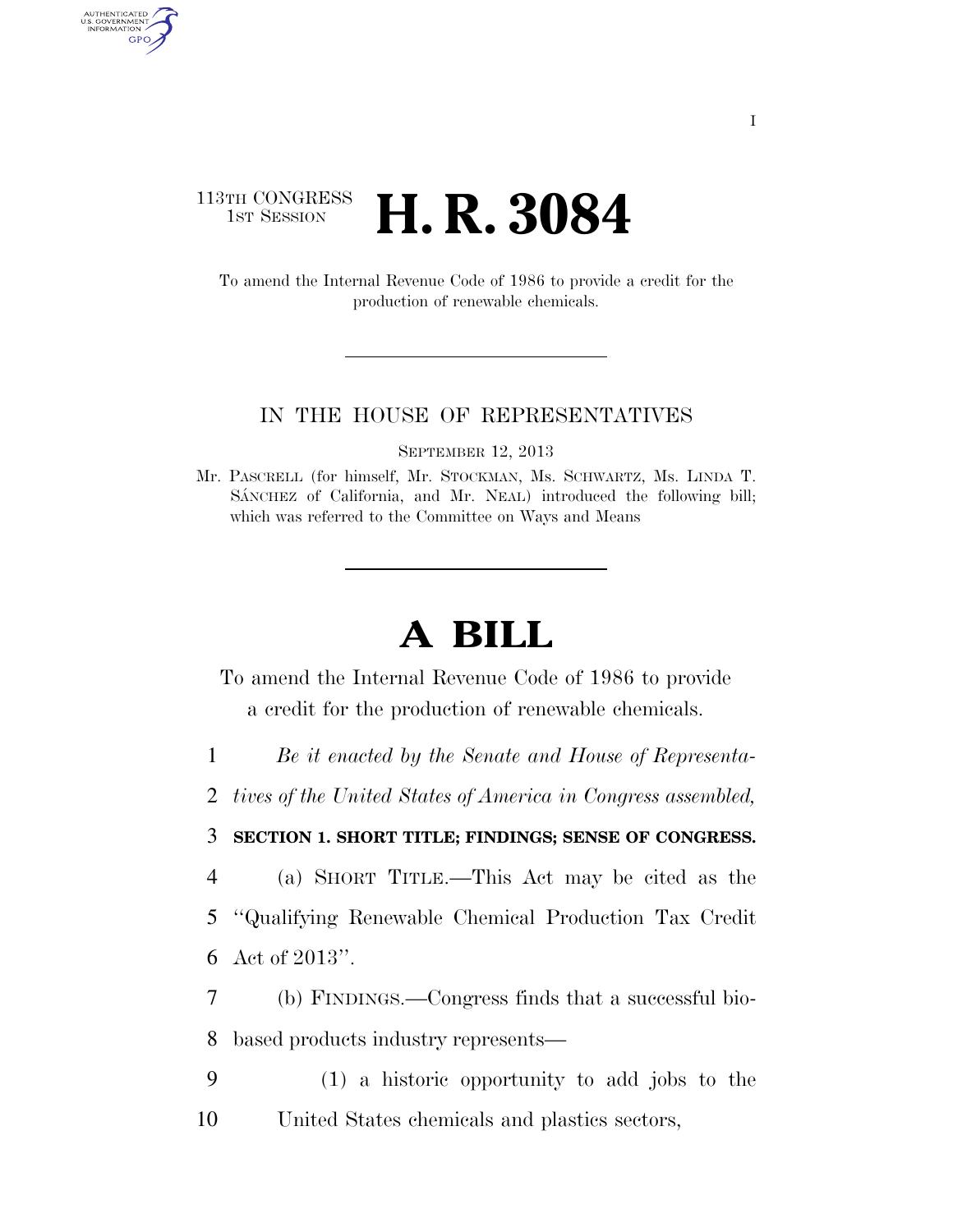| $\mathbf{1}$   | (2) an opportunity to increase energy security         |
|----------------|--------------------------------------------------------|
| $\overline{2}$ | in the United States and Western Hemisphere,           |
| 3              | (3) a prime opportunity to reduce the depend-          |
| $\overline{4}$ | ence of the United States on foreign oil,              |
| 5              | (4) an opportunity to increase the supply of pe-       |
| 6              | troleum products available to the fuel markets,        |
| 7              | thereby keeping costs of petroleum-based products      |
| 8              | low,                                                   |
| 9              | $(5)$ the prospect of driving business to down-        |
| 10             | stream facilities by integrating bio-based products    |
| 11             | production into existing networks, and                 |
| 12             | $(6)$ a great opportunity to attract capital to        |
| 13             | both new and existing facilities.                      |
| 14             | (c) SENSE OF CONGRESS.—It is the sense of Con-         |
| 15             | gress that the United States should encourage domestic |
| 16             | production of renewable chemicals.                     |
| 17             | SEC. 2. CREDIT FOR THE PRODUCTION OF RENEWABLE         |
| 18             | <b>CHEMICALS.</b>                                      |
| 19             | (a) IN GENERAL.—Subpart D of part IV of sub-           |
| 20             | chapter A of chapter 1 of the Internal Revenue Code of |
| 21             | 1986 is amended by adding at the end the following new |
| 22             | section:                                               |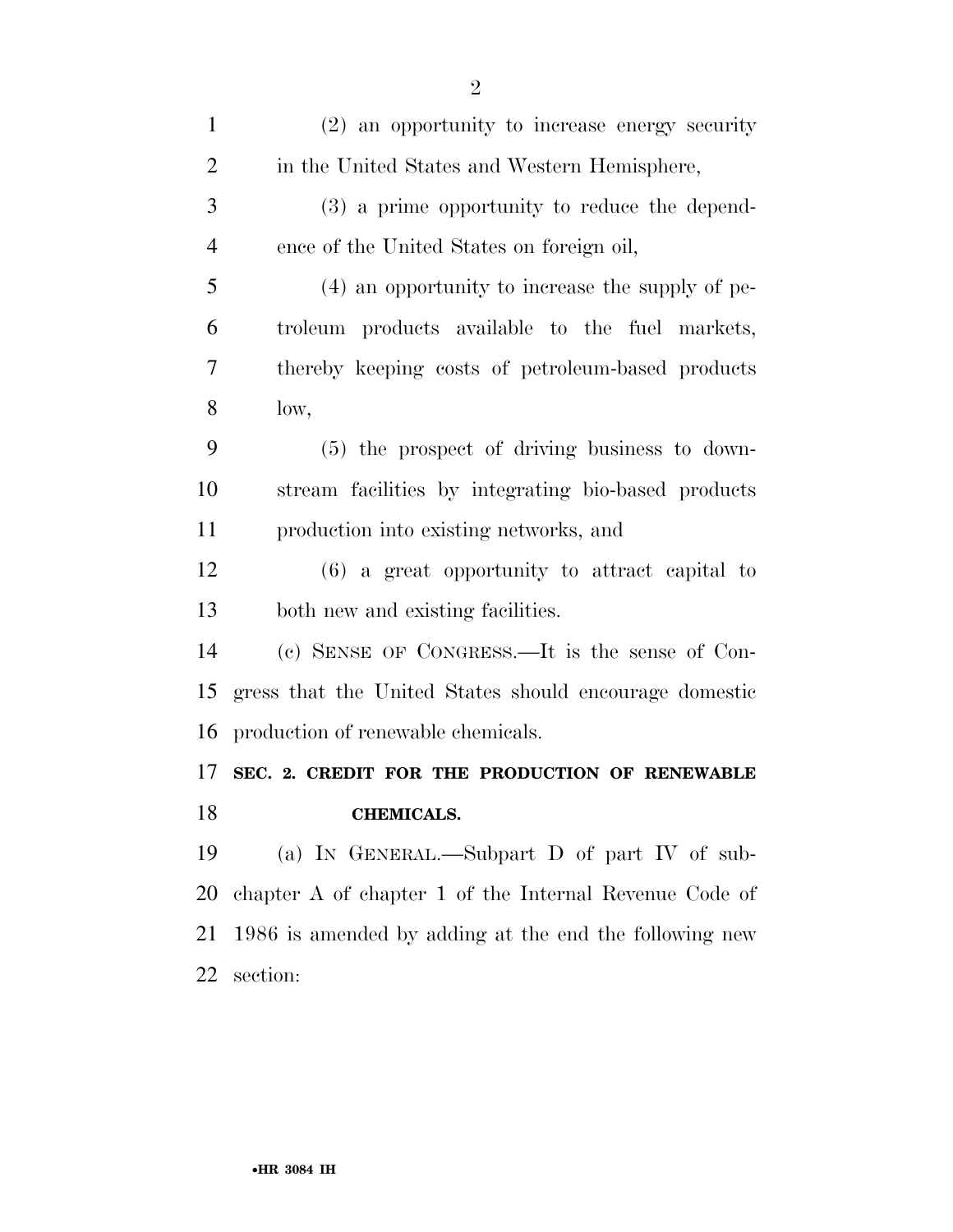''(a) IN GENERAL.—For purposes of section 38, the renewable chemicals production credit for any taxable year is an amount (determined separately for each renewable chemical produced by the taxpayer) equal to \$0.15 per pound of eligible content of renewable chemical produced by the taxpayer during the taxable year.

9 "(b) LIMITATION.—The credit determined under sub- section (a) with respect to any renewable chemical pro- duced by any taxpayer during any taxable year shall not exceed the credit amount allocated by the Secretary to the taxpayer with respect to such chemical for such taxable year under subsection (e).

 ''(c) ELIGIBLE CONTENT.—For purposes of this sec-tion—

 ''(1) IN GENERAL.—The term 'eligible content' means, with respect to any renewable chemical, the biobased content percentage of the total mass of or-ganic carbon in such chemical.

21 "(2) BIOBASED CONTENT PERCENTAGE.—The term 'biobased content percentage' means, with re- spect to any renewable chemical, the biobased con- tent of such chemical (expressed as a percentage) determined by testing representative samples using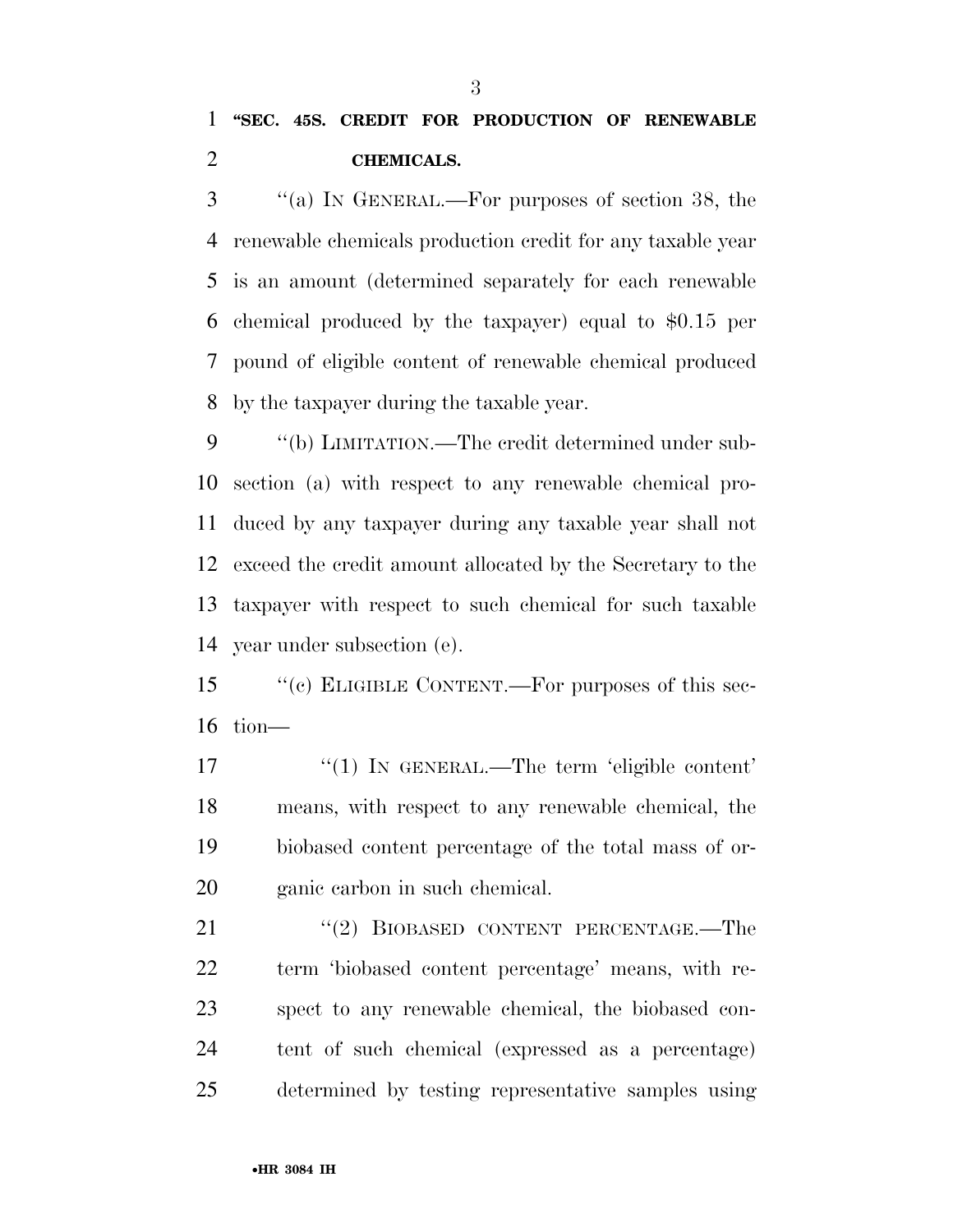| $\mathbf{1}$   | the American Society for Testing and Materials      |
|----------------|-----------------------------------------------------|
| $\overline{2}$ | (ASTM) D6866.                                       |
| 3              | "(d) RENEWABLE CHEMICAL.—For purposes of this       |
| $\overline{4}$ | section-                                            |
| 5              | $"(1)$ IN GENERAL.—The term 'renewable chem-        |
| 6              | ical' means any chemical which-                     |
| 7              | "(A) is produced by the taxpayer in the             |
| 8              | United States (or in a territory or possession of   |
| 9              | the United States) from renewable biomass,          |
| 10             | "(B) is sold, or used, by the taxpayer—             |
| 11             | "(i) for the production of chemical                 |
| 12             | products, polymers, plastics, or formulated         |
| 13             | products, or                                        |
| 14             | "(ii) as chemicals, polymers, plastics,             |
| 15             | or formulated products, and                         |
| 16             | $\lq\lq$ (C) is not sold or used for the production |
| 17             | of any food, feed, or fuel.                         |
| 18             | "(2) EXCEPTIONS.—Such term shall not in-            |
| 19             | clude any chemical if—                              |
| 20             | $\lq\lq$ the biobased content percentage of         |
| 21             | such chemical is less than 25 percent,              |
| 22             | "(B) $10,000,000$ pounds or more of such            |
| 23             | chemical was produced during calendar year          |
| 24             | 2000 from renewable biomass,                        |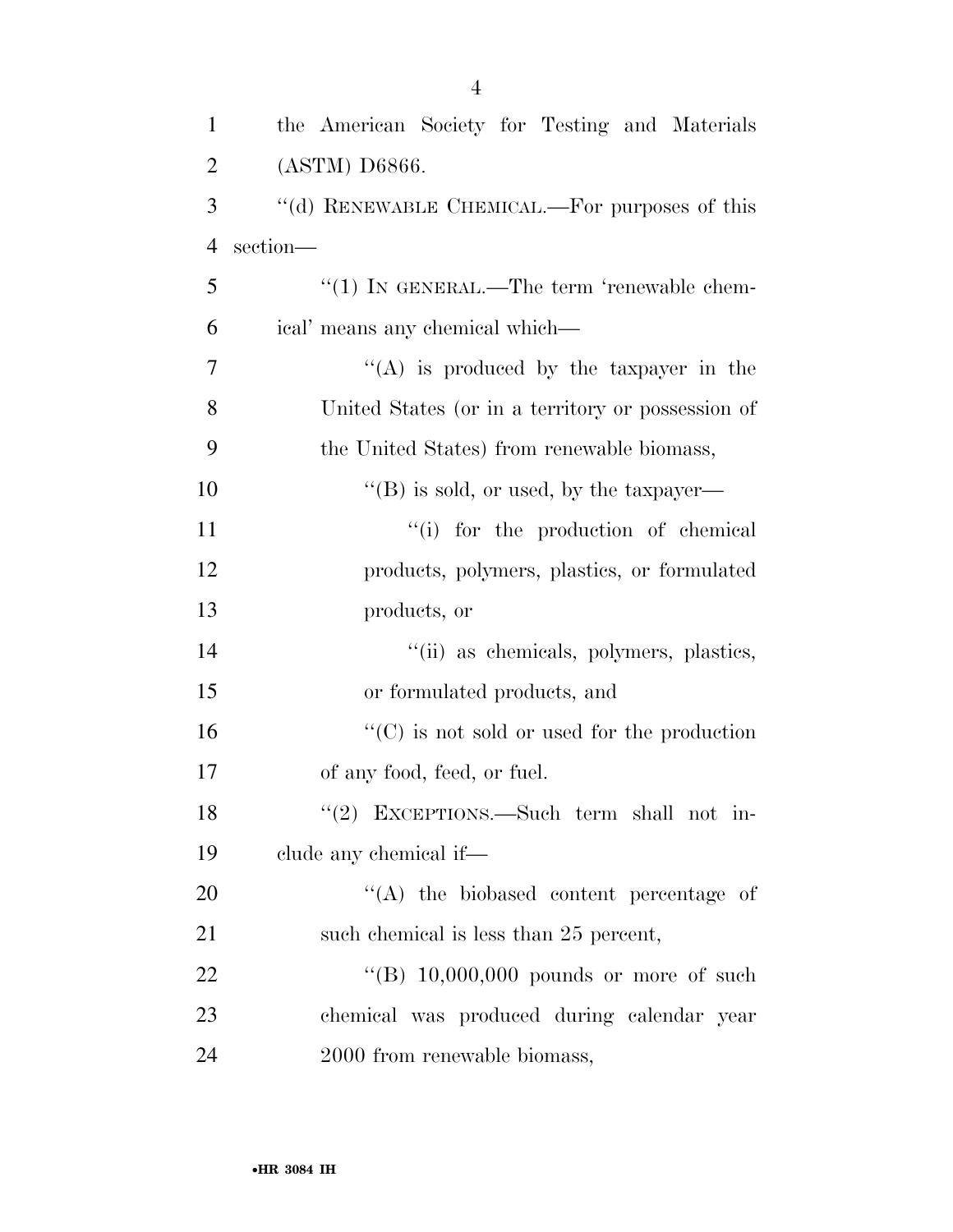| $\mathbf{1}$   | $\lq\lq$ such chemical is not either the prod-        |
|----------------|-------------------------------------------------------|
| $\overline{2}$ | uct of, or reliant upon, biological conversion,       |
| 3              | thermal conversion, or a combination of biologi-      |
| $\overline{4}$ | cal and thermal conversion, of renewable bio-         |
| 5              | mass, or                                              |
| 6              | $\lq\lq$ (D) such chemical is composed of renew-      |
| 7              | able chemicals that are eligible for a credit         |
| 8              | under this section.                                   |
| 9              | "(3) RENEWABLE BIOMASS.—The term 'renew-              |
| 10             | able biomass' has the meaning given such term in      |
| 11             | section $9001(12)$ of the Farm Security and Rural     |
| 12             | Investment Act of 2002 (7 U.S.C. 8101(12)).           |
| 13             | "(e) ALLOCATION OF CREDIT AMOUNTS.-                   |
| 14             | "(1) IN GENERAL.—Not later than 180 days              |
| 15             | after enactment of this section, the Secretary, in    |
| 16             | consultation with the Secretary of Agriculture, shall |
| 17             | establish a program to allocate credit amounts under  |
| 18             | this section to applicants for taxable years.         |
| 19             | $``(2)$ LIMITATIONS.—                                 |
| 20             | "(A) AGGREGATE LIMITATION.—The total                  |
| 21             | amount of credits that may be allocated under         |
| 22             | such program shall not exceed \$500,000,000.          |
| 23             | $\lq\lq (B)$<br>TAXPAYER<br>LIMITATION.—The           |
| 24             | amount of credits that may be allocated to any        |
| 25             | taxpayer for any taxable year under such pro-         |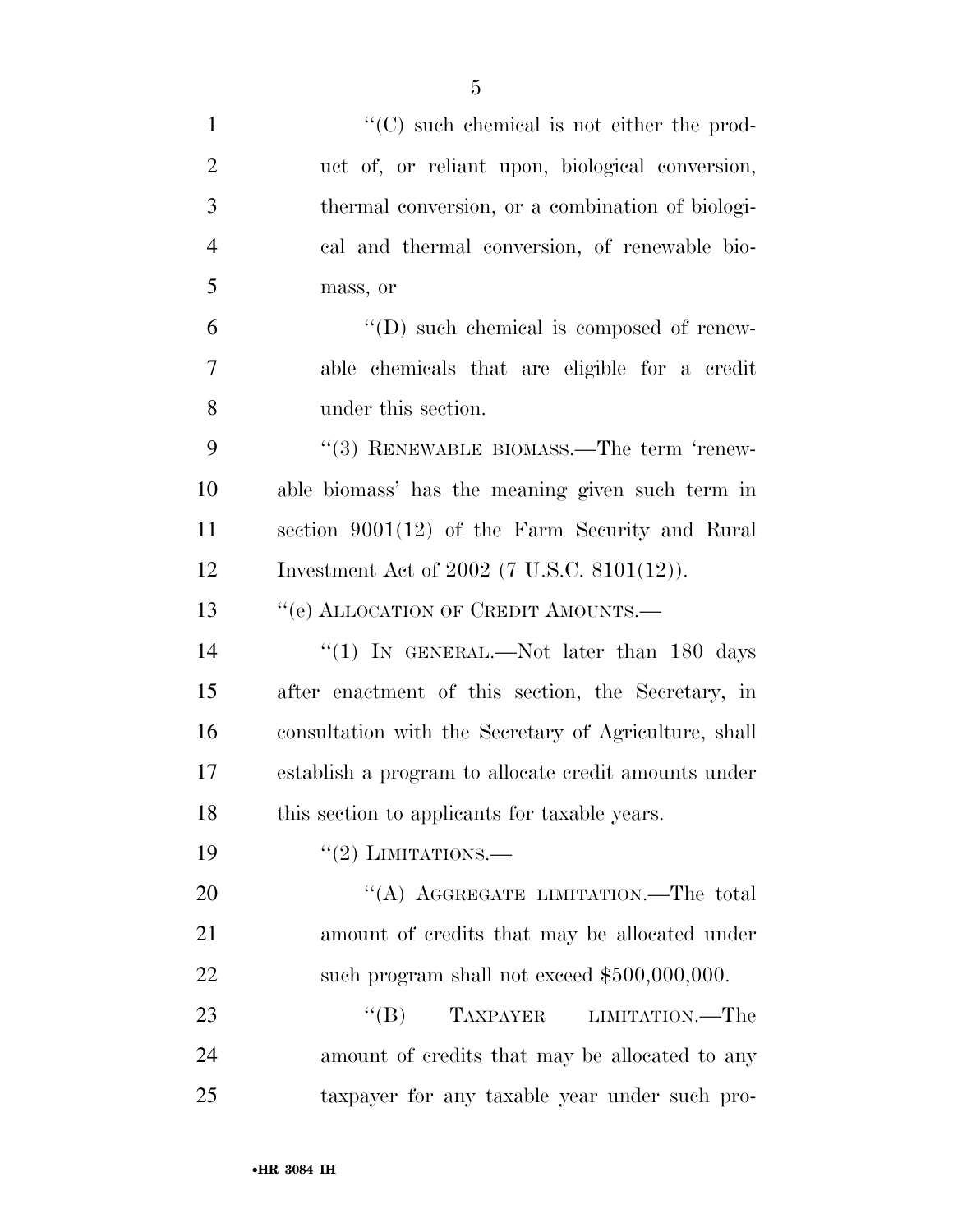| $\mathbf{1}$   | gram shall not exceed \$25,000,000. For pur-          |
|----------------|-------------------------------------------------------|
| $\overline{2}$ | poses of the preceding sentence, all persons          |
| 3              | treated as a single employer under subsection         |
| $\overline{4}$ | (a) or (b) of section 52, or subsection (m) or        |
| 5              | $\alpha$ of section 414, shall be treated as one per- |
| 6              | son.                                                  |
| 7              | "(3) SELECTION CRITERIA. In determining               |
| 8              | which taxpayers to make allocations of credit         |
| 9              | amount under this section, the Secretary shall take   |
| 10             | into consideration—                                   |
| 11             | $\lq\lq$ the number of jobs created and main-         |
| 12             | tained (directly and indirectly) in the United        |
| 13             | States (including territories and possessions of      |
| 14             | the United States) as result of such allocation       |
| 15             | during the credit period and thereafter,              |
| 16             | $\lq\lq$ the degree to which the production of        |
| 17             | the renewable chemical demonstrates reduced           |
| 18             | dependence on imported feedstocks, petroleum,         |
| 19             | non-renewable resources, or other fossil fuels,       |
| 20             | "(C) the technological innovation involved            |
| 21             | in the production method of the renewable             |
| 22             | chemical,                                             |
| 23             | $\lq\lq$ the energy efficiency and reduction in       |
| 24             | lifecycle greenhouse gases of the renewable           |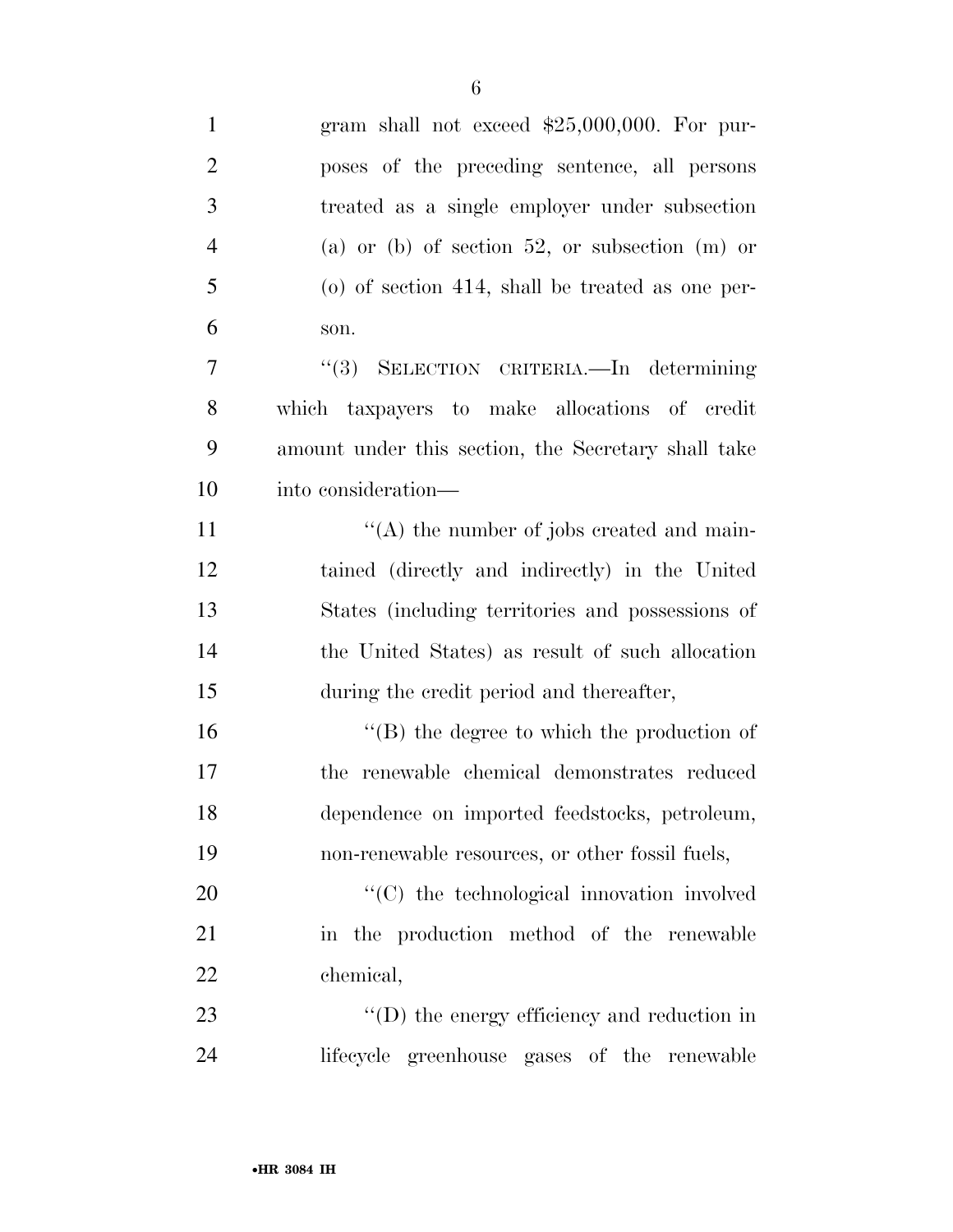| $\mathbf{1}$   | chemical or of the production method of the re-        |
|----------------|--------------------------------------------------------|
| $\overline{2}$ | newable chemical, and                                  |
| 3              | $\lq\lq(E)$ whether there is a reasonable expec-       |
| $\overline{4}$ | tation of commercial viability.                        |
| 5              | "(4) REDISTRIBUTION.—If a credit amount al-            |
| 6              | located to a taxpayer for a taxable year with respect  |
| 7              | to any renewable chemical (determined without re-      |
| 8              | gard to this paragraph) exceeds the amount of the      |
| 9              | credit with respect to such chemical determined        |
| 10             | under this section on the taxpayer's return for such   |
| 11             | taxable year—                                          |
| 12             | "(A) the credit amount allocated to such               |
| 13             | taxpayer for such taxable year with respect to         |
| 14             | such renewable chemical shall be treated as            |
| 15             | being the amount so determined on the tax-             |
| 16             | payer's return, and                                    |
| 17             | $\lq\lq (B)$ such excess may be reallocated by the     |
| 18             | Secretary consistent with the requirements of          |
| 19             | paragraphs $(2)(B)$ and $(3)$ .                        |
| 20             | "(5) DISCLOSURE OF ALLOCATIONS.—The Sec-               |
| 21             | retary shall, upon making an allocation of credit      |
| 22             | amount under this section, publicly disclose the iden- |
| 23             | tity of the applicant and the amount of the credit     |
| 24             | with respect to such applicant.                        |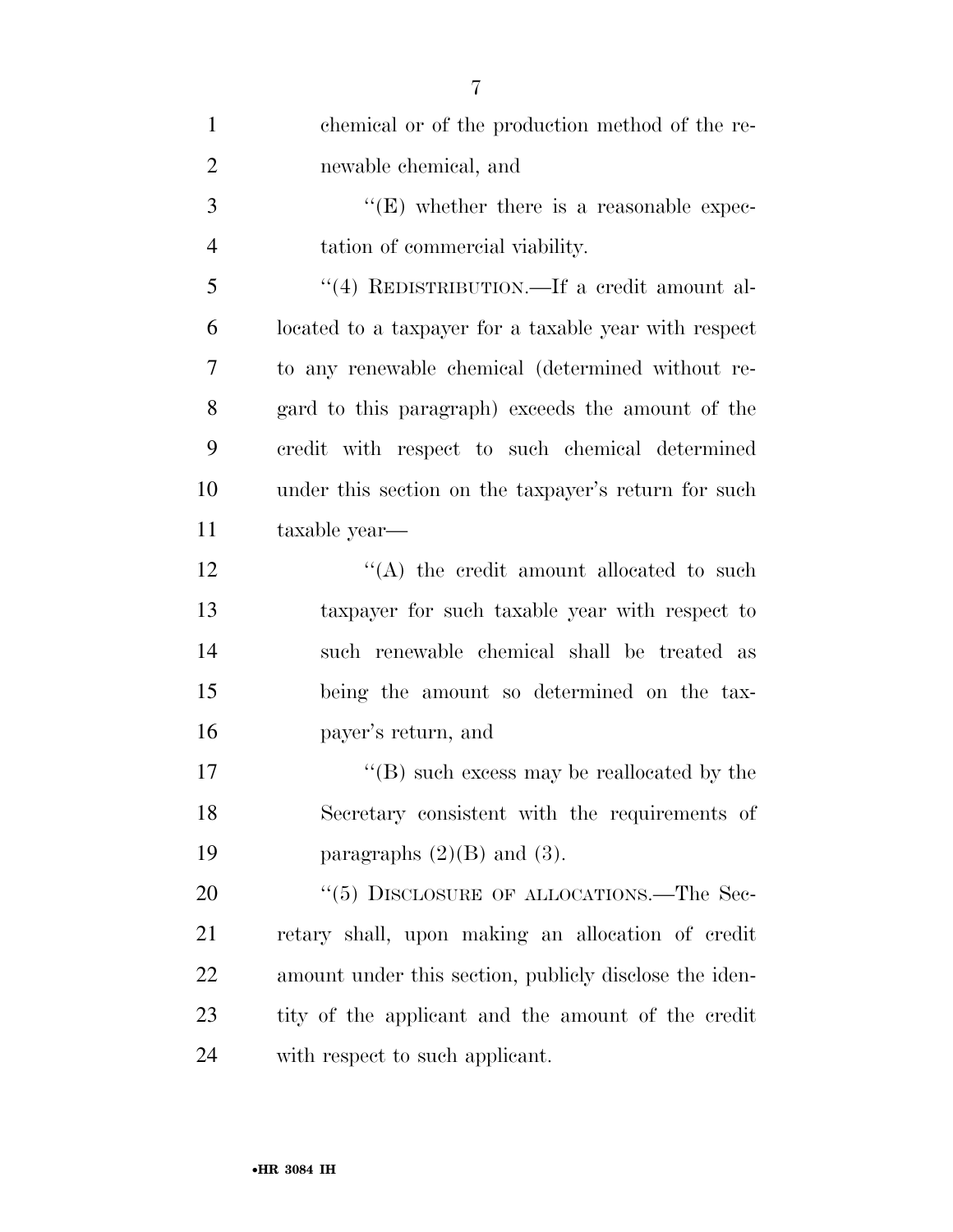''(f) TERMINATION.—Notwithstanding any other pro- vision of this section, the Secretary may not allocate any credit amount under this section to any taxable year which begins more than 5 years after the date of the enactment of this section.''.

 (b) CREDIT TO BE PART OF GENERAL BUSINESS CREDIT.—

 (1) IN GENERAL.—Subsection (b) of section 38 of such Code is amended by striking ''plus'' at the end of paragraph (35), by striking the period at the end of paragraph (36) and inserting '', plus'', and by adding at the end the following new paragraph: ''(37) the renewable chemicals production credit determined under section 45S(a).''.

 (2) CREDIT ALLOWABLE AGAINST ALTERNATIVE MINIMUM TAX.—Subparagraph (B) of section 38(c)(4) of such Code is amended by redesignating clauses (vii) through (ix) as clauses (viii) through (x), respectively, and by inserting after clause (vi) the following new clause:

21  $\gamma$  (vii) the credit determined under sec-tion 45S,''.

 (c) CLERICAL AMENDMENT.—The table of sections for subpart D of part IV of subchapter A of chapter 1